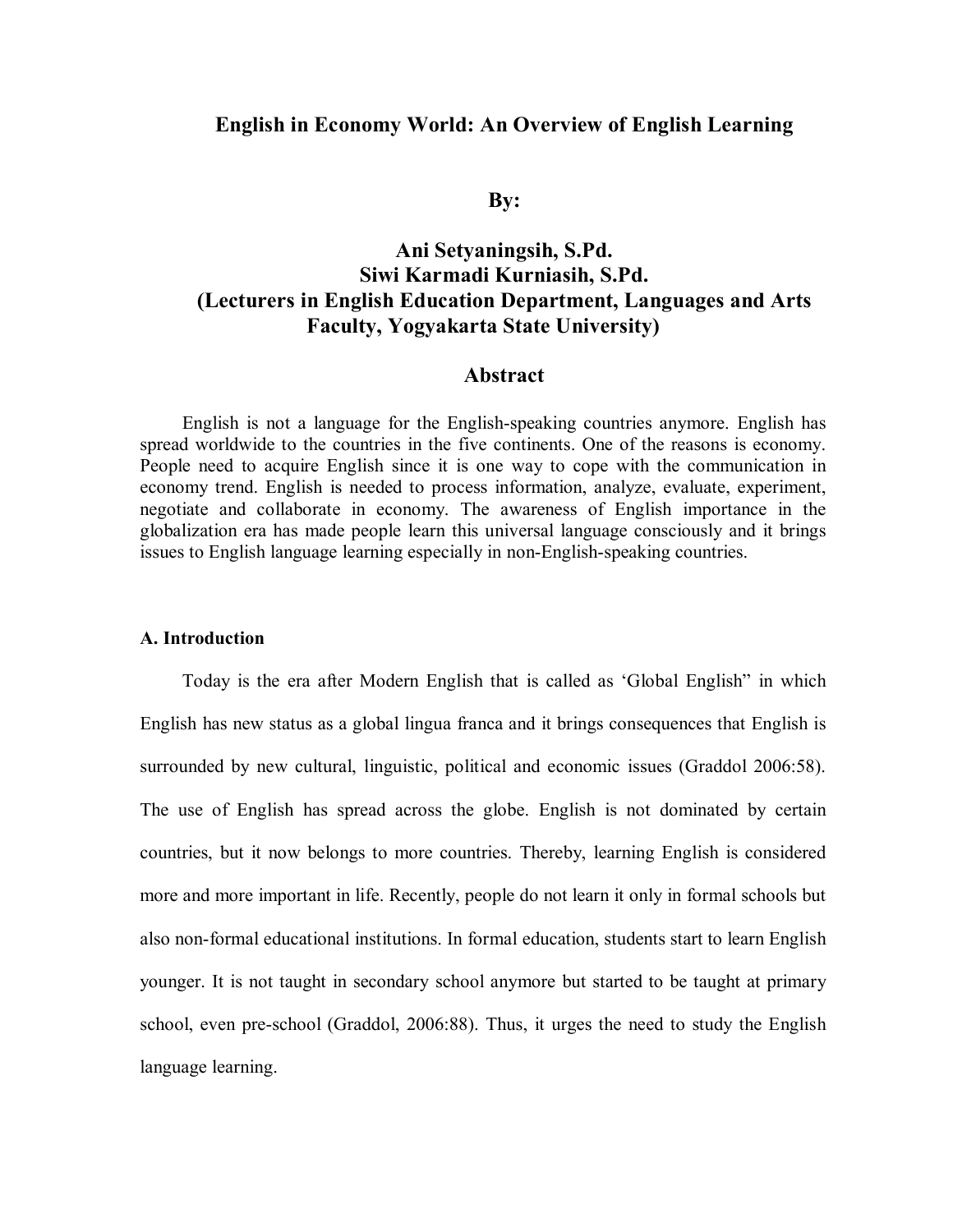This article is an attempt to answer some questions such as *Why do people learn English?; How is English in Economy Trend?; What is English language learning?;* 

### **B. Why do People Learn English?**

### **1. English in General**

English is used worldwide regardless their native languages. It is an international resource. It is there in everyday life ranging from technology, science and education to commerce, advertising, and pop. English is used to translate manuals, instructions, traffic signs, and many others (Pope 2002:19; Brown 2001:118; Richard). As stated further by Pope, around a third of the world's population is routinely exposed to some versions of English (Pope 2002:19). In addition, around 400 million people use English as the first language and 700 million people use English as second or foreign language (http://www.britishcouncil.com). It implies that if people want to move ahead as the world moves and to communicate with other people all over the world, they need to learn English.

The need to learn English depends on the learners' background. The learners whose mother tongue is English need to learn English because they need to know the knowledge of the language. The non-native speakers who belong to the countries where English is spoken as second language learn English because it is a part of their curriculum and they have to use it formally. For example, Malaysians learn English because it is a compulsory subject, proficiency in English opens the door to greater opportunities for further education, English is the language of international communication, the ability to speak English is a status symbol and English is the lingua franca among the middle class, especially in large town and cities (Citravelu et al. 2002:4). The non-native learners, especially immigrants,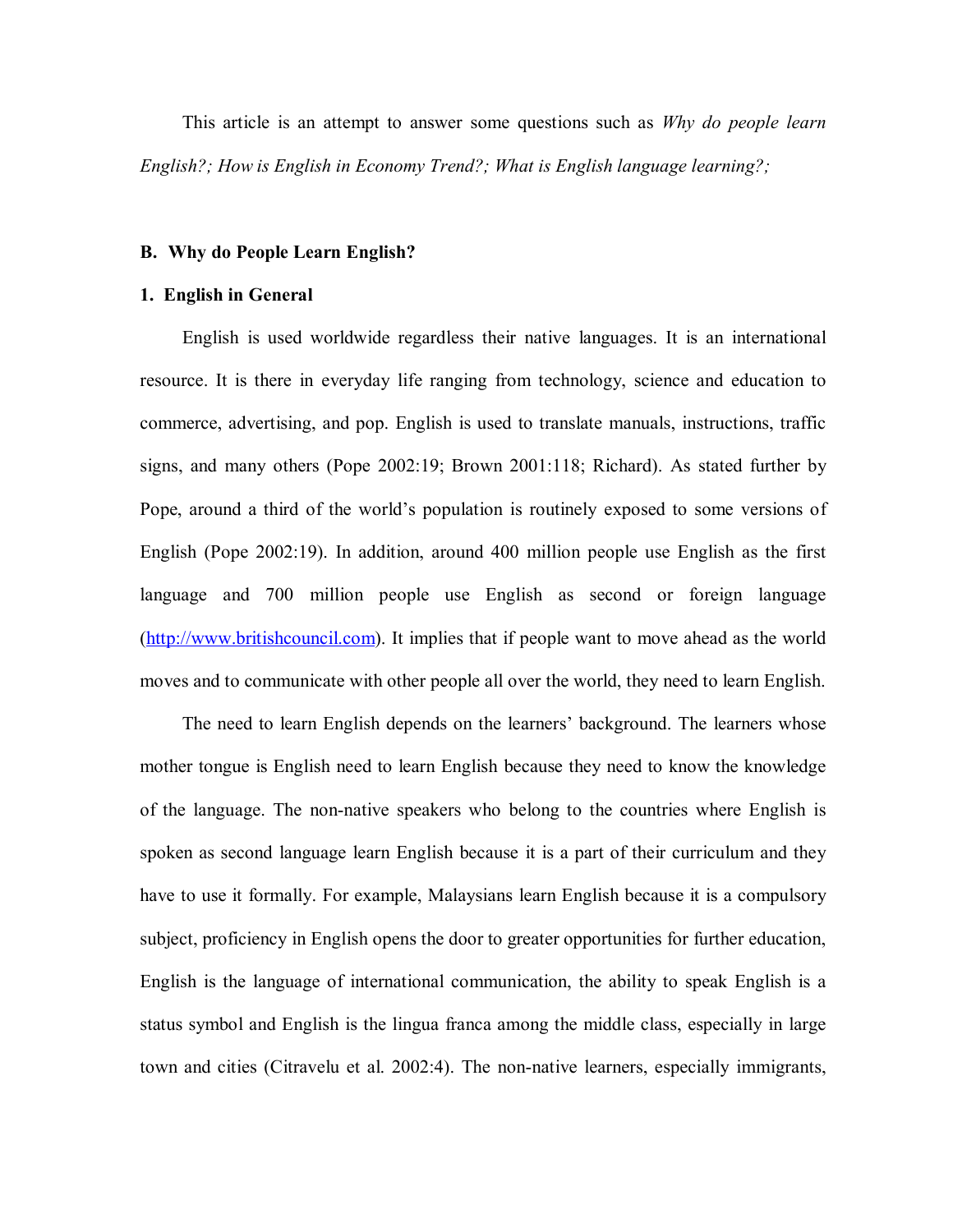have different reasons. Among other, they need to learn English to acquire the English skills needed to thrive in a new culture and to achieve communicative competence (Graddol, 2006:118). According to Graddol, immigrants to English-speaking countries need to learn the language of their host society since they live and work there. However, the non-native learners who do not live in an English-speaking country have different reasons. They need English to get a job. Many job vacancies offer opportunity for the job seekers who are able to use English, even many require the job applicants to attach English test certificate like TOEFL with certain score in their application letter.

### **2. English in Economy Trend**

Because of the globalization, English is important to learn since it can provide information access to the world of science and technology as the country seeks modernization and economic growth. It follows that we need to understand fully the economic changes that have prompted the advancement of English instruction. With rapid economic growth, the role of English has been growing in importance. Developing countries in the past have been dependent on its abundant supply of manpower in laborintensive industries and the level of English required has been quite low. Time has changed now since many countries are on the turning point of the development into the kind of economy that depends more on skill-intensive industries. At this point, a steady supply of skilled manpower and technical know-how becomes a necessity. The skills of information processing, analyzing, evaluating, experimenting, negotiating, and collaborating needed are applied in English context. It is also where English as a global language becomes increasingly necessary.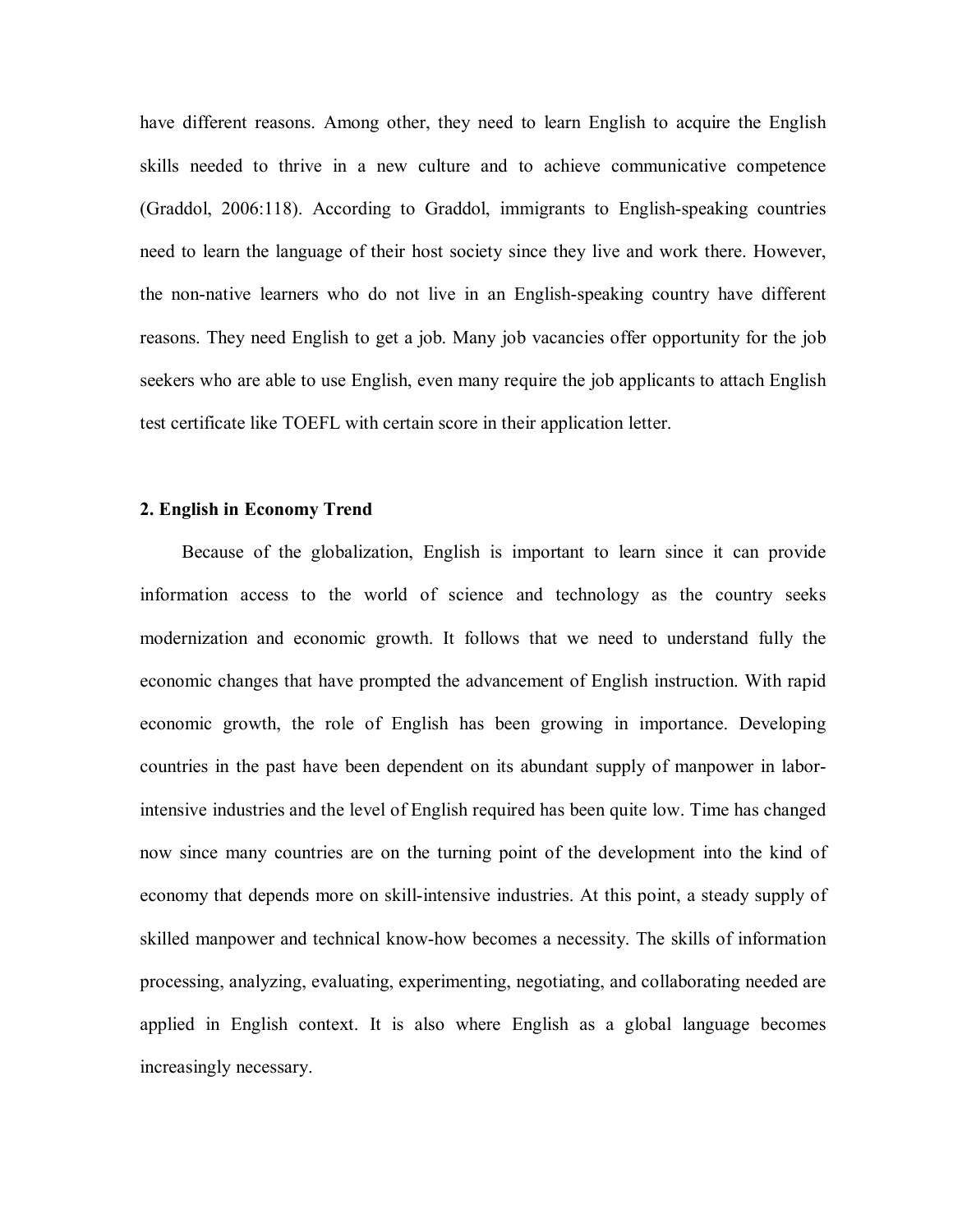

# **1.1 How the top six economies will look in 2050 (in Graddol)**

The chart above shows that China could overtake the USA to become the largest exporter in the world. We can also see that some non-English-speaking countries are in front of the economic rise than other English-speaking countries. Since economy covering many countries to interact to each other, English as a universal language is needed. To solve communication problems between people doing business from different countries, English is believed to be a means of effective and efficient communication.



**1980**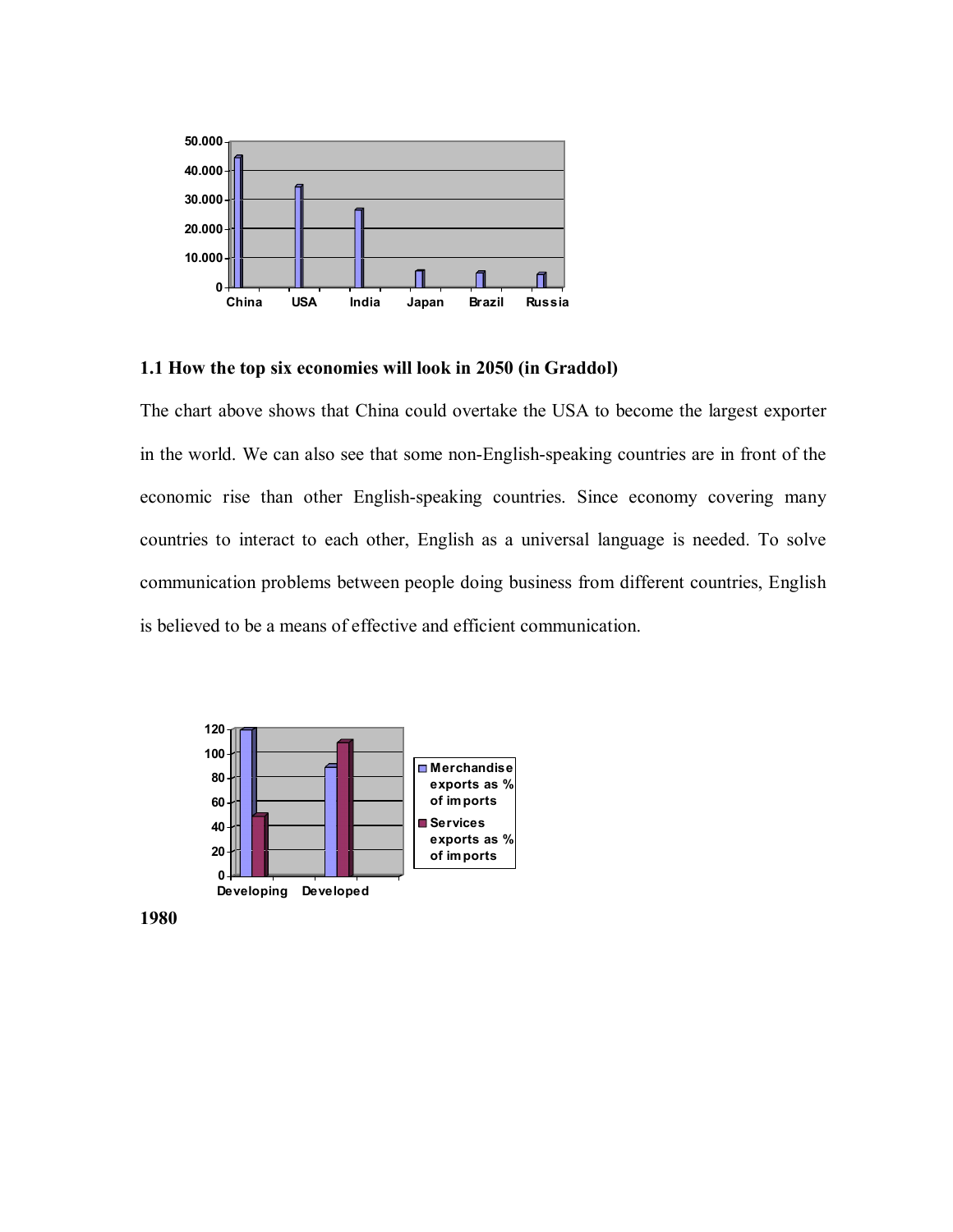

**2002**

# **1.2 The comparison of the merchandise and services exports in developing and developed countries in 1980 and 2002 (in Graddol)**.

The first chart above compares the export of merchandise and services between developing countries, usually refer to non native speaker countries, and developed countries, native speaker ones in 1980. The comparison in 2002 is shown in the second chart. We can see there that trade in services is becoming more evenly distributed as developing countries increase their export of services. Services are of linguistic interest since they require much higher levels of communication than manufacturing. Exported services often require international communication (Graddol, 2006). Here, English plays its role as a language of global.

# **C. What Is English Language Learning and How Do People Learn It?**

To discuss English language learning as a whole, it is necessary to give the definitions of the key words. First of all, the term 'language' needs to be explained. According to Pope (2002: 55-6), we use language to interact in a wide range of social situations and material context, to share information, to converse with the rest of the world and to perform a range of functions. The next, come the definition of 'English language'. One of them can be referred from (Encarta, 2007). Here, English is defined as: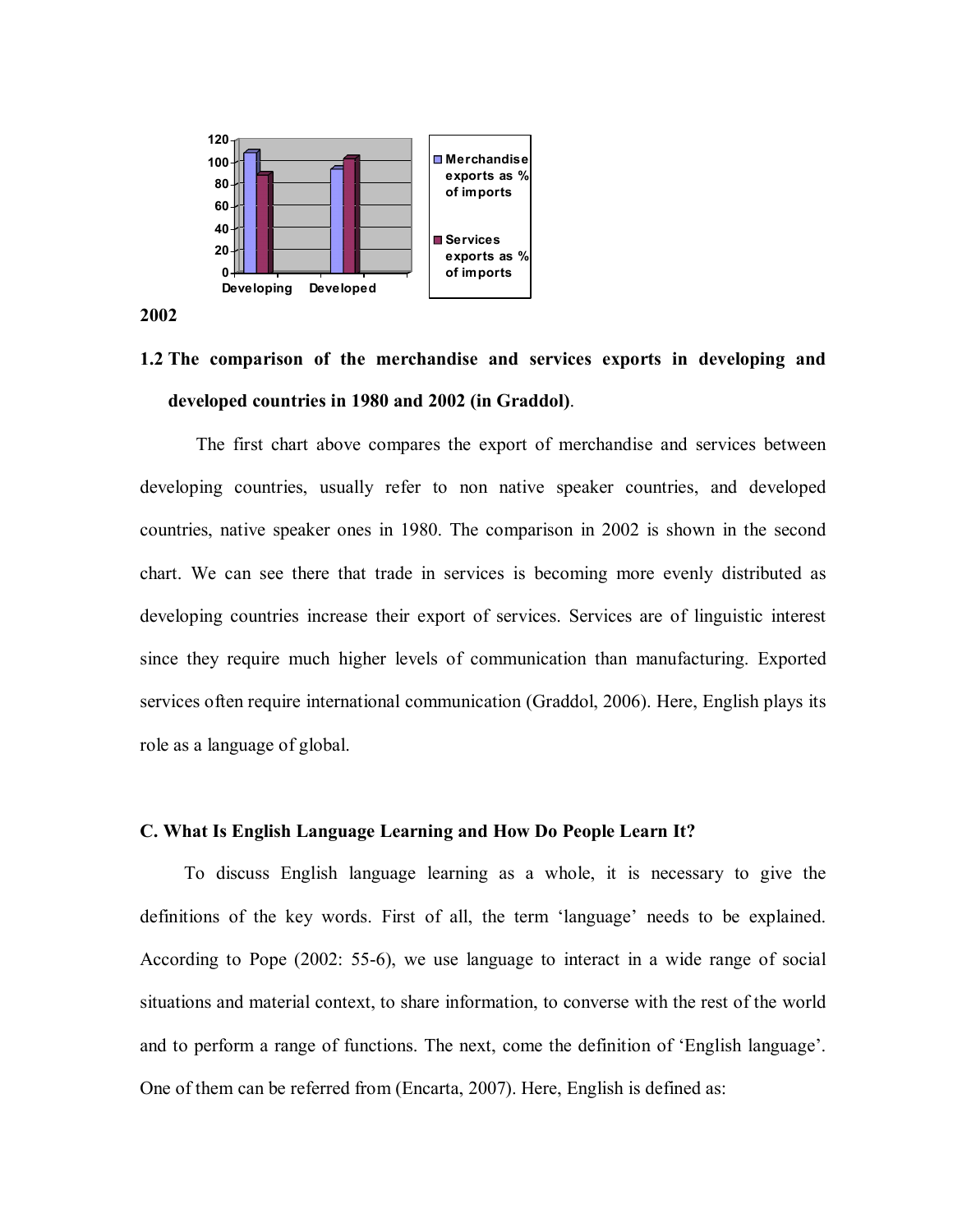- A mother tongue: the first language somebody learns as a child at home.
- A second language: a language learned by somebody after the first language he or she learns at home.
- A lingua franca: a language or mixture of languages used for communication by people who speak different first languages.

Jenkins (2006:161), however, defines English as Lingua Franca (ELF) in a different way. According to Jenkins, EFL is the language used in communication with native English speakers. It is on the contrary to the traditional and more recent definitions which define ELF as English learned by a community where it is not an official language of communication (McArthur, 1992; Richards, Platt&Weber, 1985; Stevens, 1997; Thornbury, 2006, in Prodromou 2006:411).

Today, since English is spoken by more and more countries in the world, it is also called as world language (Graddol, 2006 see also Brumfit, 2001) which means "belongs to everybody who speaks it, but it is nobody's mother tongue."

The next key term to be defined is 'learning', which becomes an important part of the discussion on the Study of English Language Learning. As Brown stated (1987:6) that learning is acquiring active, conscious focus on and acting upon events outside and inside and retention of information or skill through practice resulting in the change of behavior. The obvious proof that someone has learnt something is on the change of behavior as a form of application. The similar idea was proposed by Finocchiaro (1989:54), "Second language learning, therefore, means acquiring new habits or ways of using the speech organs and learning the forms and the arrangements of forms required by the system. It means acquiring the habit of the language through the intensive and extensive practice of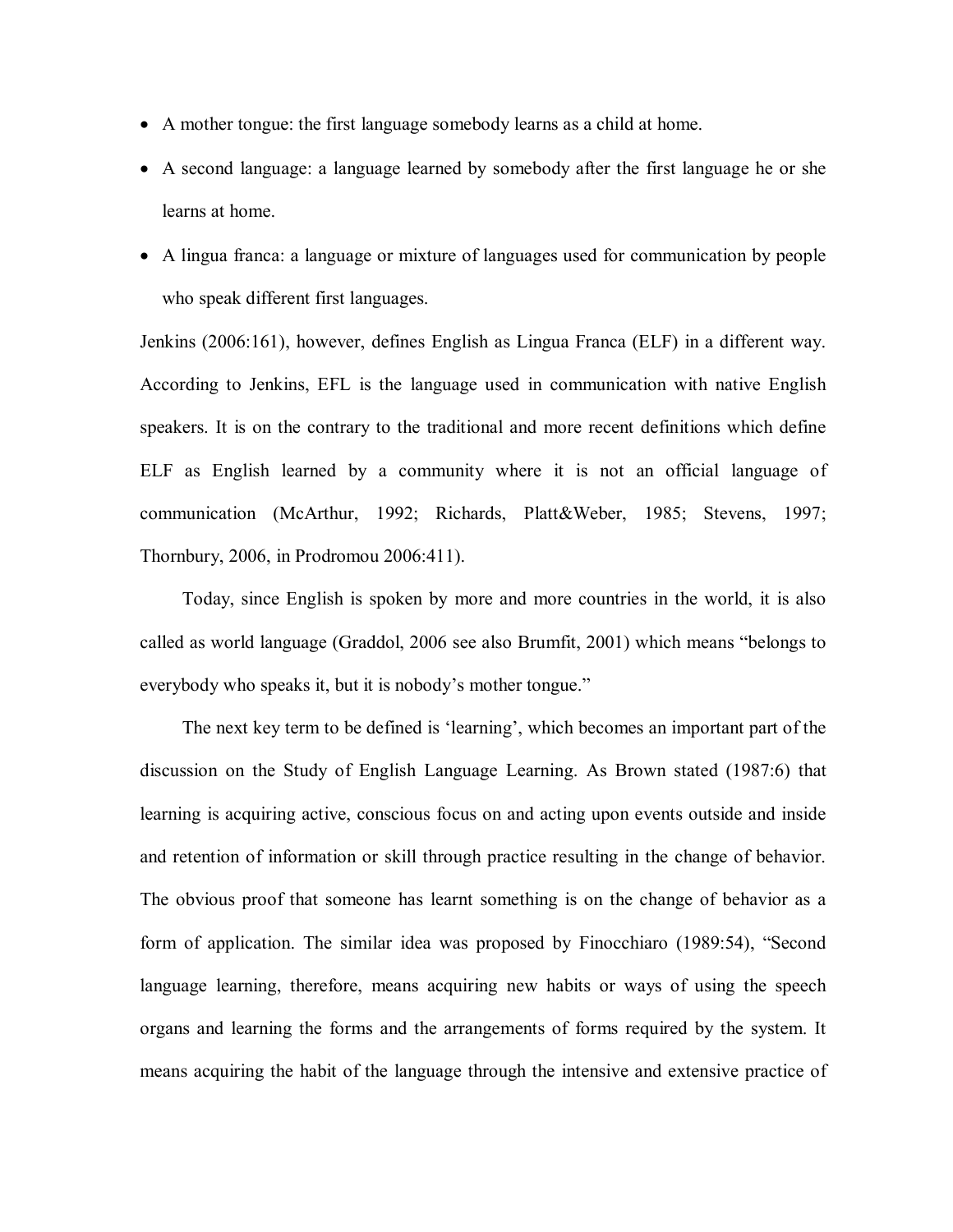numerous examples." Thus, English language learning is a process of learning English Language done by both English-speaking and non-English-speaking learners through conscious and active ways that causes change of behavior.

English language is not only learned by English native speakers who live in Englishspeaking countries but also by those living in non-English speaking countries. Kachru (1985) posited that the users of English are divided into three circles. They are the 'inner' circles which represent the native speakers; the 'outer' circles of second-language speakers (Malaysia, India, Singapore, the Phillipines, etc.); the 'expanding' circles representing people learning English as a foreign language.



### **1.3 The three circles of English**

Indonesia is one of the expanding circles. In such countries like Indonesia, English is taught at school but it is used only inside schools; it is used in limited areas and occasions. At lower level of education, English is a compulsory subject as set by the curriculum and it is taught as an integrated subject. Learning English language at college, especially in English language study program, learners are provided with the detail of the subject like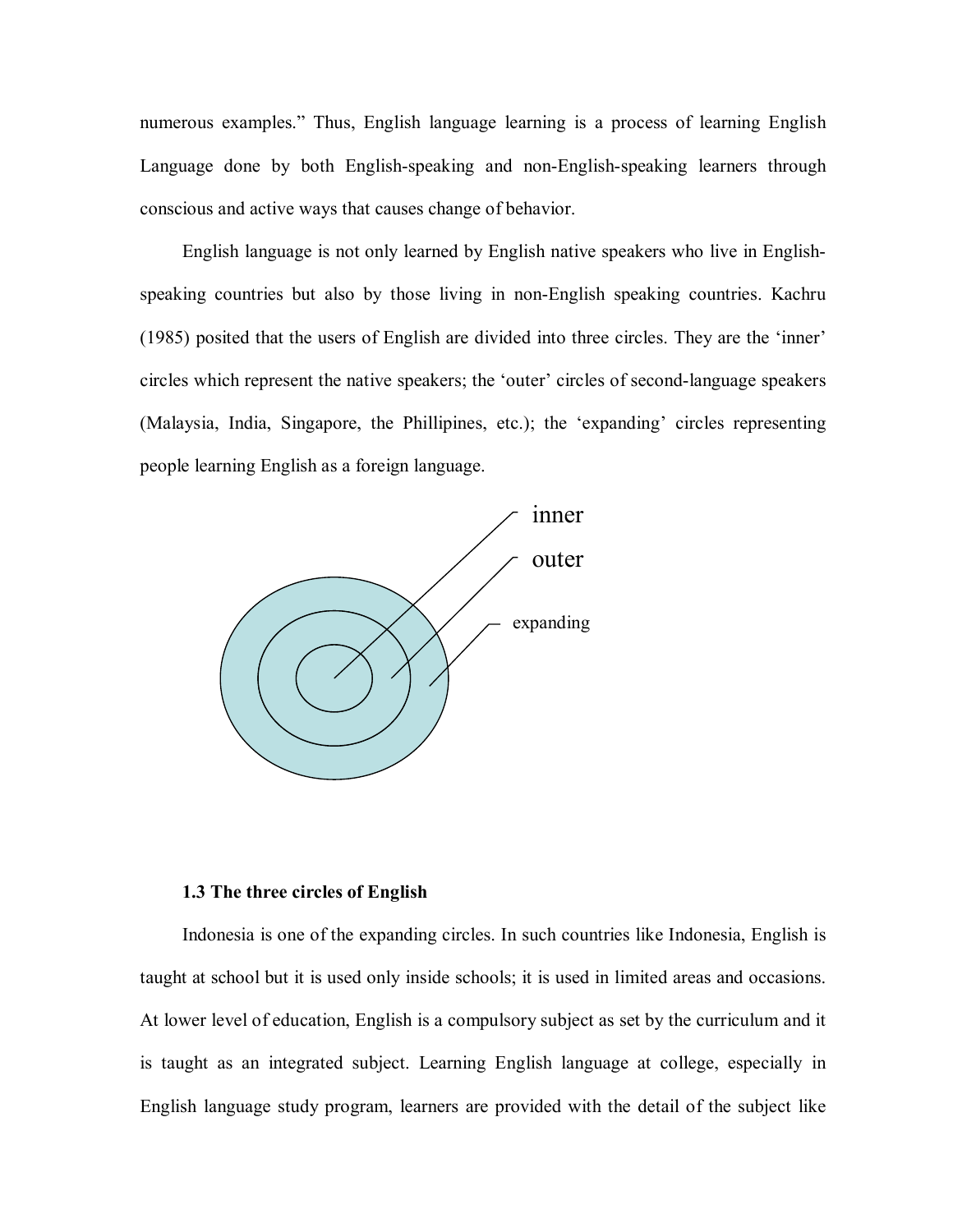linguistics, sociolinguistics, psycholinguistics, language acquisition, English language skills, and Cross Cultural Understanding.

In addition, Jack C. Richards in his paper *30 Years of TEFL/TESL: A Personal Reflection*, posited that English language learning now is as follow:

- English as a practical tool.
- English as a world commodity.
- English learning not necessarily linked to US or British cultural values.
- English teaching linked to national values.
- Mother-tongue influenced accent acceptable as well as native-speaker accent
- Comprehensibility the target

How do learners learn English language? So far, approaches and methods emerged in succession to replace one another. As stated by Brumfit (2001), earlier emerged did the Grammar-translation method. It is an approach to foreign language teaching through which learners learn a language in order to read its literature or in order to benefit from the mental discipline and intellectual development that result from foreign language study. Then, emerge the Natural Method that became the foundation for the Direct Method in which a foreign language was taught without translation or the use of the learner's native language if meaning was conveyed directly through demonstration and action. The most active period in the history of approaches and methods was from the 1950s to the 1980s. This era was started from the Audiolingual Method and the Situational Method which were followed by the Communicative Approach and the Silent Way, the Natural Approach, and Total Physical Response. In the 1990s, Content-based Instruction and Task-Based Language Teaching emerged and were followed by many others.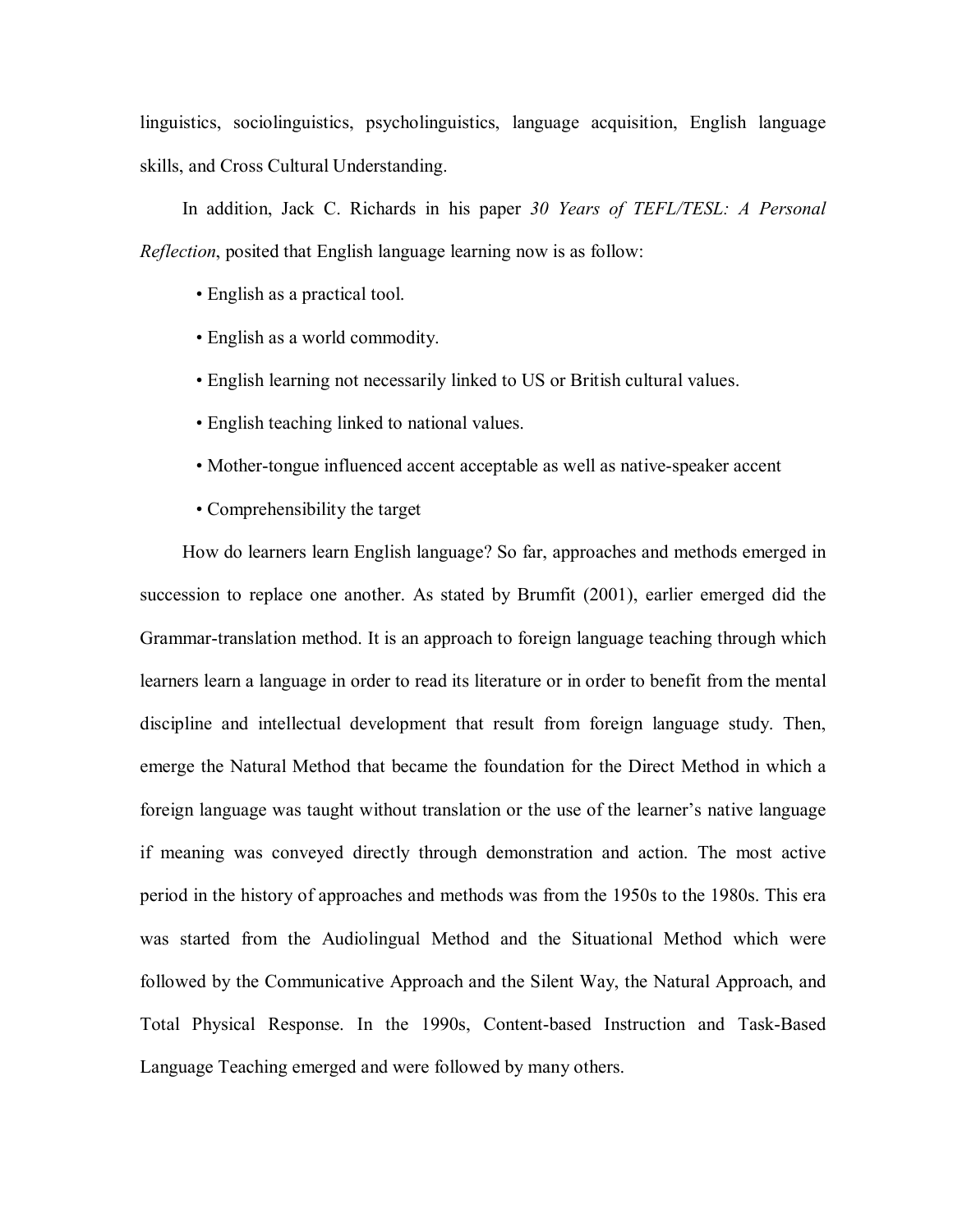# **D. What is the Position of English Language Learning in Asian Countries and Indonesia?**

In some of Asian countries, English is learned and used as Second language where English is a major language of commerce and education, a language that students often hear outside the walls of their classroom. In Indonesia, English is accorded as foreign language where it is not a major language of commerce and education. It means that the learners do not have ready-made context for communication beyond their classroom (Brown 2001:3, 116).

Furthermore, in Indonesia since English is treated as a foreign language which means it is spoken in limited area and use, it brings certain characteristics on the learning that is different from those in other regions where English is spoken as mother tongue or second language. As Citravelu et al. (2002:3) believe that it is necessary to understand the differences among the pupils. The characteristics of the English language learners in Indonesia may be summarized as follow: the learners are older than when they acquired their mother tongues, and thus will be more likely to use conscious memorizing process (Brumfit, 2001:28). And, since many of them start learning English when they are approaching adulthood, they will likely to have difficulties. When adults learn a language they have to deal with affective factors such as they are more self-conscious about making mistakes. Besides, as a foreign language, English is used in a very limited area and occasion. Learners use it only inside the classroom. Often, at the lower level of education such as high school, even the students rarely use it since they do not master the language well. Consequently, teachers have to compromise with the condition and use English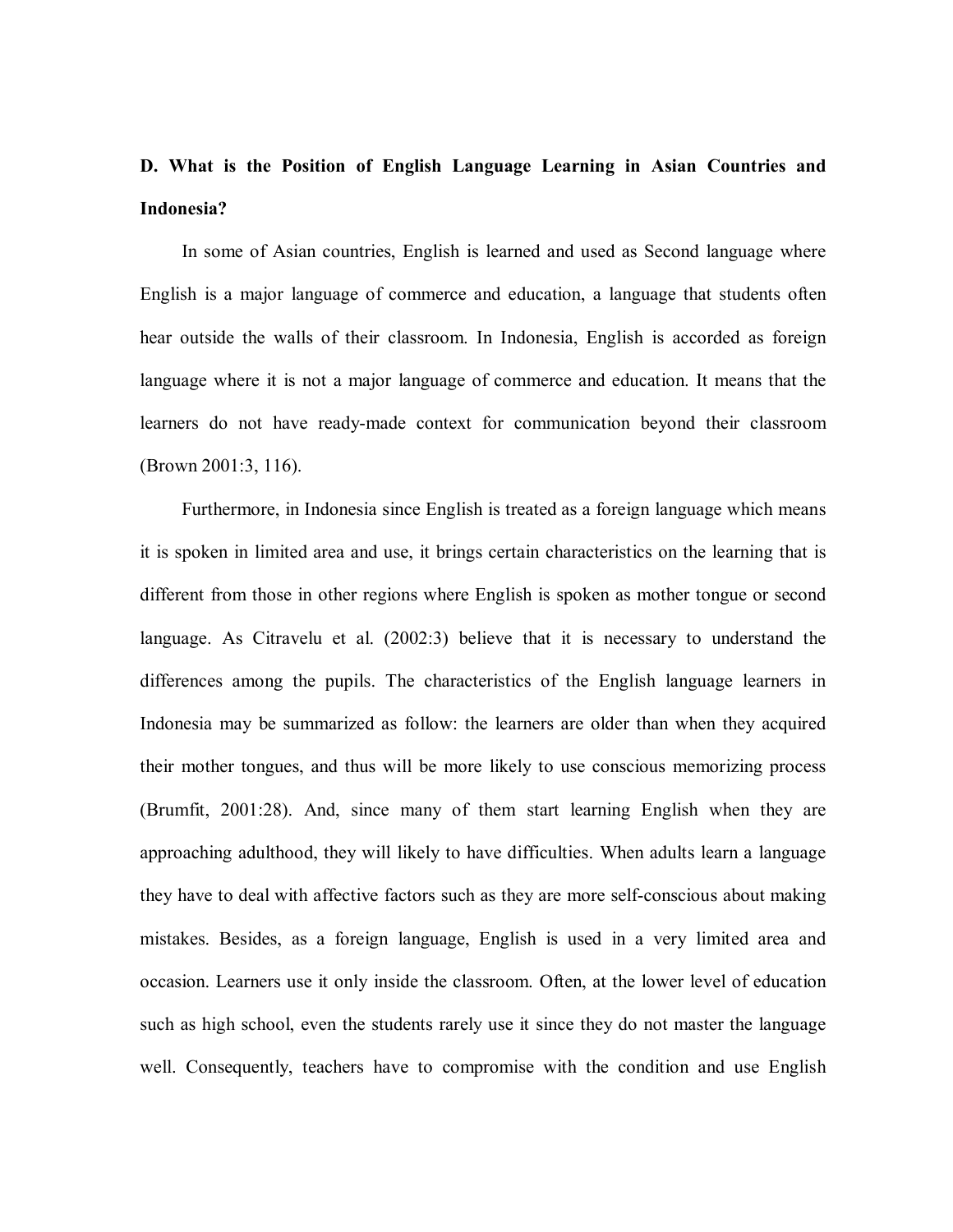together with *Bahasa Indonesia* in delivering the subject. Despite all the condition, their government set English as one of the subjects tested in national final exam.

Today English becomes more important in non-English-speaking countries, especially those in Asia. So, why does English seem important in Asian countries? From the world growth trend from different sources, it is obvious that Asia-Pacific is becoming the center of great economic growth. Furthermore, the rise of Asia will increase multinational corporations. Thus, English learning is essential since it is an international language for doing international business (Komin, 1998: 264-5). Since Indonesia is a part of Asian countries, it also wants to keep up with the other countries in global rapid growth. One of the efforts done by the government is to include English language as one of the subjects of national final examination, and set the minimum passing score of the national examination for the English subjects for high school.

Because of the globalization of English, the growing prominence of World English, and the increasing need for English teachers around the world, the issues of appropriate competencies, expectations, and roles for native- and non-native-speaking teachers have received frequent discussion (Braine 1998, Cook 1999, Medgyes 1992;1994).

Graddol (2006) says that there is no single way of teaching English, no single way of learning it, no single motive for doing so, no single syllabus, no single way of assessing proficiency and, indeed, no single variety of English which provides the target of language. Therefore there is a wide range of diversity in the ways in which English is taught and learned around the world. When English is taught, the teachers should be aware of the situation and condition of the learners as well as the reasons in learning it. The English learning teaching in one country even in one area will be different from that in other areas,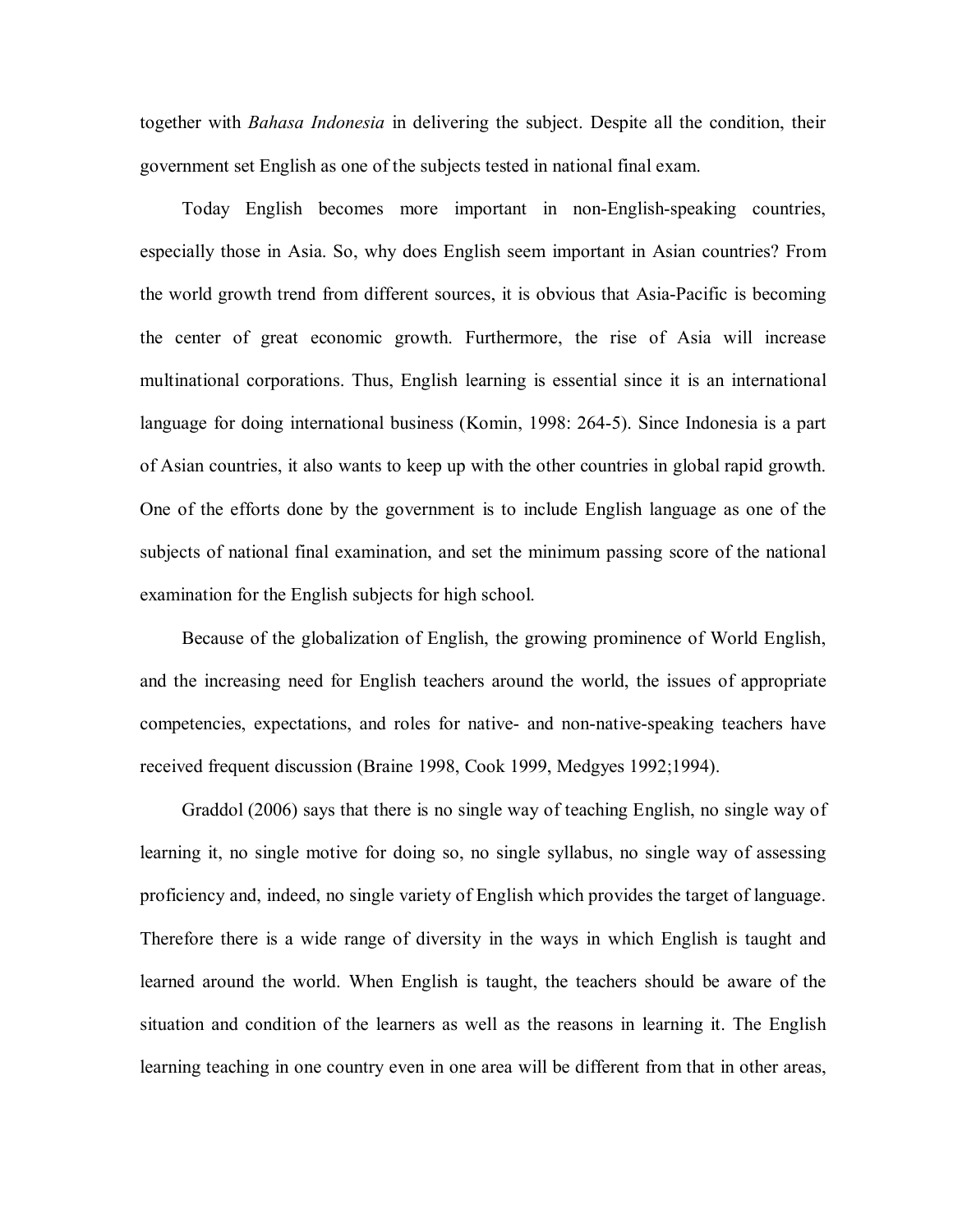and it makes sense since the characteristic of the learners also varies greatly in different areas.

The two common methods in English learning teaching are the teaching of English as a foreign language (EFL) and the teaching of English as a second language (ESL). EFL approach positions the learner as an outsider, as a foreigner; one who struggles to attain acceptance by the target community and the skills focused are speaking and listening. In ESL, English is often a language of home. Learners are started from younger age, and they learn all skills. Here English is a major language of commerce and education, a language that students often hear outside the walls of their classroom. In global English, the purpose of learning English is to get jobs; to communicate with other people having to do with business from other countries. The skills learned emphasize on intercultural communication strategy. Once again, however, the success of learning English is back to the reason of learning it and the environment of the learners.

### **E. Conclusion**

The article above illustrates how English as an international language has spread widely. Economic growth occurs greatly in developing countries The economic rise in developing countries referring to non-English-speaking countries make the people seek to strengthen their English to cope with the communication in business world. An individual, to be able to participate fully in the new economy – as worker, consumer, producer, and responsible citizen – needs to be even better informed and needs higher-order and more flexible skills in communication. This fact triggers the need to learn and acquire English to keep up with the communication in the rapid growth of economy.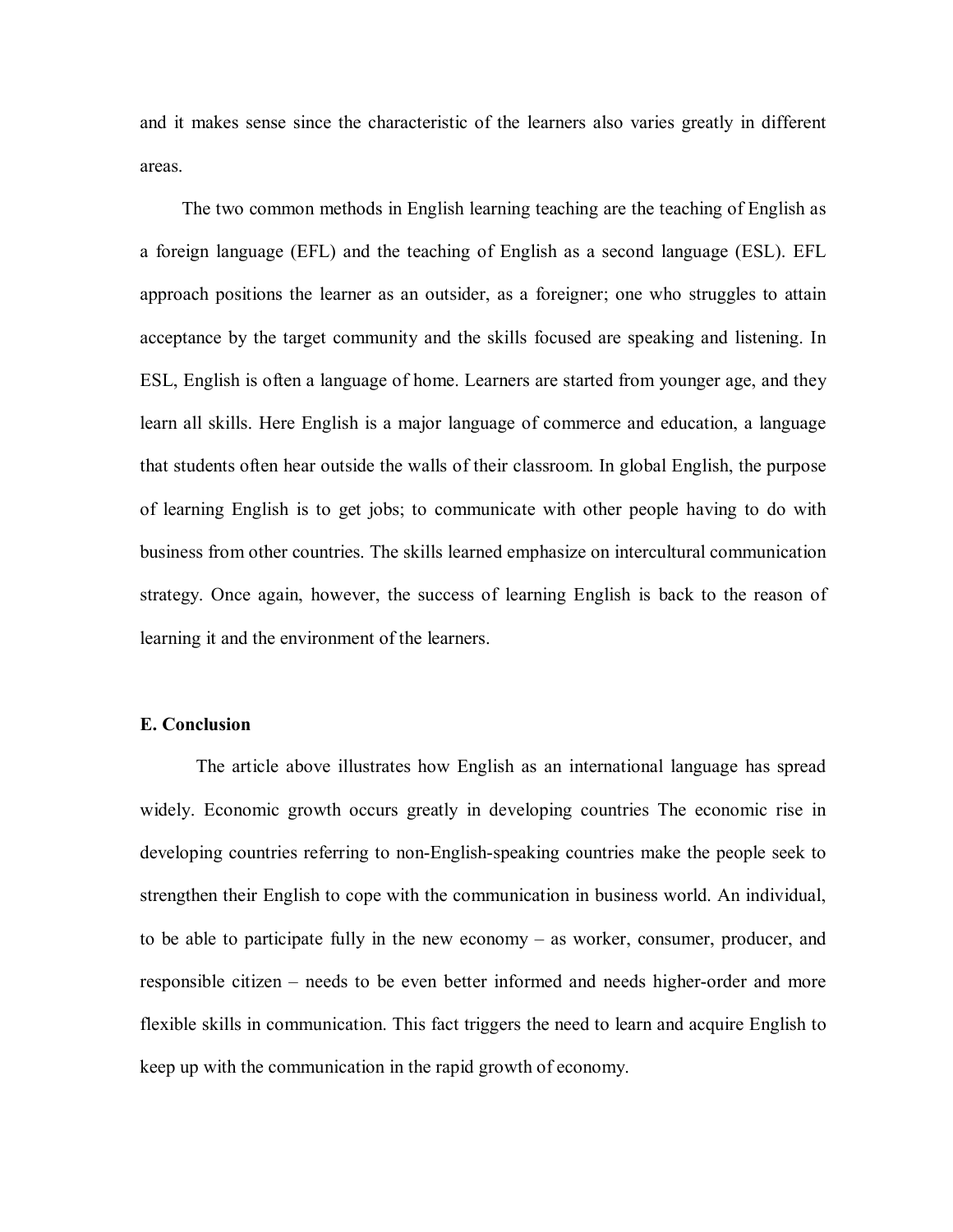### **References**

- Brown, H.D. (1987) *Principles of Language Learning and Teaching*. New Jersey: Prentice-Hall, Inc.
- Brown, H.D. (2001) *Teaching by Principles. An Interactive Approach to Language Pedagogy*. Second edition. San Francisco: Addison Wesley Longman, Inc.
- Brumfit, C. (2001) *Individual Freedom in Language Teaching*. Oxford: Oxford University Press.
- Citravelu, N., Sithamparam, S., & Choon, S.T. (2002) *ELT Methodology. Principles and Practice*. Selangor: Penerbit Fajar Bakti Sdn.Bhd.
- Finocchiaro, M. (1989) *English as a Second/Foreign Language. From Theory to Practice*. New Jersey: Prentice-Hall, Inc.
- Graddol, D. (2006) *English Next*. Plymouth: British Council.
- Jenkins, J. (2006) Current Perspective on Teaching World Englishes and English as a Lingua Franca.*Tesol Quarterly*, 40,157-181.
- Komin, S. (1998) English Language Learning in the  $21<sup>st</sup>$  "Asian" Century. In W.A. Renandya and G. M. Jacobs (Eds.) *Learners and Language Learning*. RELC, 263- 271.
- McKay, Sandra Lee (2002) *Teaching English as an International Language: Rethinking Goals and Approaches*. Oxford: Oxford University Press.
- O'Malley, J.M., Anna Uhl Chamot (1995) Learning Strategies in Second Language Acquisition. Cambridge: Cambridge University Press.
- Pope, R. (2002) *The English Studies Book – An Introduction to Language, Literature and Culture*. London: Routledge.
- Prodromou, L. (2007). A Reader Respond to J.Jenkins's "Current Perspectives on Teaching World Englishes and English as a Lingua Franca. *Tesol Quarterly*, 409-415.
- Richards, Jack C., Rodgers, Theodore S. (2001) *Approaches and Method in Language*  Teaching. (2<sup>nd</sup> ed.) Cambridge: Cambridge University Press.
- Richards, Jack C. (\_\_\_) 30 Years Of TEFL/TESL: A Personal Reflection. SEAMEO Regional Language Centre, Singapore